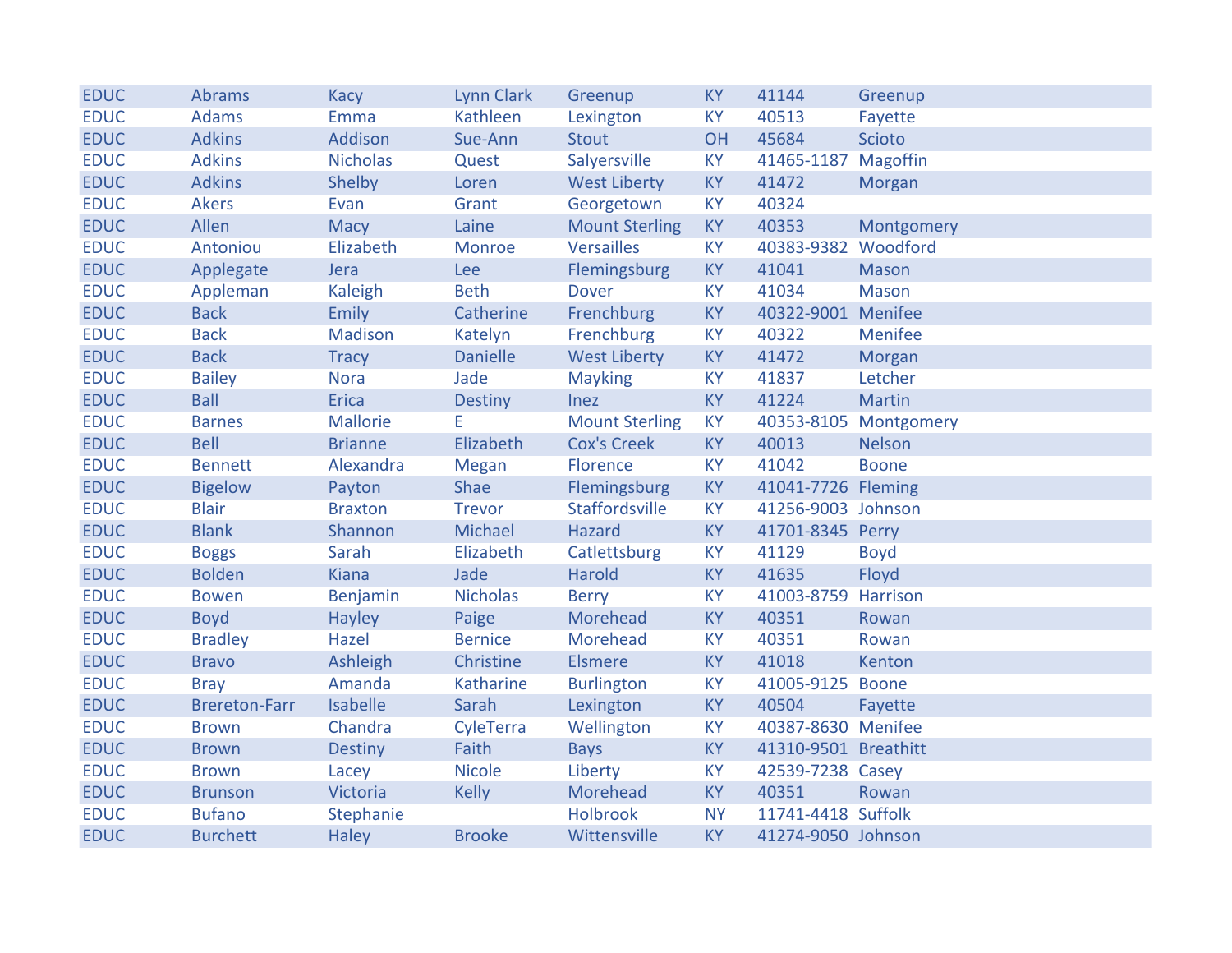| <b>EDUC</b> | <b>Burke</b>     | Elizabeth       | Rose            | Alton                 | <b>NH</b> | 03809-5118 Belknap  |                       |
|-------------|------------------|-----------------|-----------------|-----------------------|-----------|---------------------|-----------------------|
| <b>EDUC</b> | <b>Burton</b>    | Alexandria      | <b>Brooke</b>   | <b>Olive Hill</b>     | <b>KY</b> | 41164-7895 Carter   |                       |
| <b>EDUC</b> | <b>Butler</b>    | Kenadie         | Victoria        | <b>Morehead</b>       | <b>KY</b> | 40351               | Rowan                 |
| <b>EDUC</b> | Caldwell         | Megan           | <b>Nicole</b>   | Paintsville           | <b>KY</b> | 41240               | Johnson               |
| <b>EDUC</b> | Campbell         | <b>Brady</b>    | Elizabeth       | <b>Stanton</b>        | <b>KY</b> | 40380               | Powell                |
| <b>EDUC</b> | Campbell         | Elizabeth       | Ann             | <b>Maysville</b>      | <b>KY</b> | 41056               | Mason                 |
| <b>EDUC</b> | <b>Capilets</b>  | Francesca       |                 | Smithtown             | <b>NY</b> | 11787-4261 Suffolk  |                       |
| <b>EDUC</b> | <b>Carloftis</b> | Ellie           | Jane            | Corbin                | <b>KY</b> | 40701               | Whitley               |
| <b>EDUC</b> | Carpenter        | Camille         | Gabrielle       | Greenup               | <b>KY</b> | 41144-6389 Greenup  |                       |
| <b>EDUC</b> | Carpenter        | Kristen         | Michelle        | Stanford              | <b>KY</b> | 40484               | Lincoln               |
| <b>EDUC</b> | Castle           | <b>Kristina</b> |                 | <b>Salt Lick</b>      | <b>KY</b> | 40371               | <b>Bath</b>           |
| <b>EDUC</b> | Caudill          | Austyn          | <b>Mercedes</b> | <b>Busy</b>           | <b>KY</b> | 41723-8778 Perry    |                       |
| <b>EDUC</b> | Caudill          | Emiley          | Cate            | <b>Mc Dowell</b>      | <b>KY</b> | 41647-0136 Floyd    |                       |
| <b>EDUC</b> | Caudill          | Manda           | $\mathsf{K}$    | <b>Clay City</b>      | <b>KY</b> | 40312-8914 Powell   |                       |
| <b>EDUC</b> | Chamblin         | <b>Mara</b>     | <b>Desha</b>    | Georgetown            | <b>KY</b> | 40324               | <b>Scott</b>          |
| <b>EDUC</b> | Chaney           | Emily           | Ann             | Clearfield            | <b>KY</b> | 40313               | Rowan                 |
| <b>EDUC</b> | Cole             | Emily           | Matison         | Ezel                  | <b>KY</b> | 41425               | Morgan                |
| <b>EDUC</b> | Coleman          | Hailey          | N               | <b>Ripley</b>         | OH        | 45167               | <b>Brown</b>          |
| <b>EDUC</b> | <b>Collins</b>   | Katlin          | Rose            | <b>Dwarf</b>          | <b>KY</b> | 41739               | Perry                 |
| <b>EDUC</b> | <b>Collins</b>   | Margaret        | Grace           | Van Lear              | <b>KY</b> | 41265               | Johnson               |
| <b>EDUC</b> | Collison         | Makennah        | Arianna         | Mt. Sterling          | <b>KY</b> | 40353               | Montgomery            |
| <b>EDUC</b> | Conley           | Gabrielle       | <b>Nikole</b>   | Stanton               | <b>KY</b> | 40380-2071 Powell   |                       |
| <b>EDUC</b> | Cook             | <b>Dorian</b>   | Rae             | Edgewood              | KY        | 41018-2604 Kenton   |                       |
| <b>EDUC</b> | Cooper           | Cody            | Allen           | Lovely                | <b>KY</b> | 41231               | <b>Martin</b>         |
| <b>EDUC</b> | Corey            | Autumn          | <b>Nicole</b>   | Owingsville           | <b>KY</b> | 40360-8991 Bath     |                       |
| <b>EDUC</b> | Cornette         | Adam            | Lindsey         | Louisa                | <b>KY</b> | 41230-7511 Lawrence |                       |
| <b>EDUC</b> | Covington        | Eden            | Lee             | <b>Mount Sterling</b> | KY        |                     | 40353-8302 Montgomery |
| <b>EDUC</b> | Cox              | Alexandra       | Patricia        | Clearfield            | <b>KY</b> | 40313-9761 Rowan    |                       |
| <b>EDUC</b> | Crace            | Linda           | Kaylyn          | Salyersville          | <b>KY</b> | 41465-7146 Magoffin |                       |
| <b>EDUC</b> | Craft            | Shawntaya       | Marie           | Williamsburg          | <b>KY</b> | 40769               | Johnson               |
| <b>EDUC</b> | <b>Cross</b>     | Logan           | Patrick         | Morehead              | <b>KY</b> | 40351               | Rowan                 |
| <b>EDUC</b> | <b>Cummings</b>  | Abigail         | Grace           | Ashland               | <b>KY</b> | 41102-5673 Boyd     |                       |
| <b>EDUC</b> | <b>Daniels</b>   | Erika           | LeAnn           | Grayson               | <b>KY</b> | 41143               | Carter                |
| <b>EDUC</b> | Darby            | Erica           | Morgan          | Prestonsburg          | <b>KY</b> | 41653               | Floyd                 |
| <b>EDUC</b> | <b>Dixon</b>     | Jake            | <b>Mickenly</b> | <b>Ashland</b>        | <b>KY</b> | 41102               | <b>Boyd</b>           |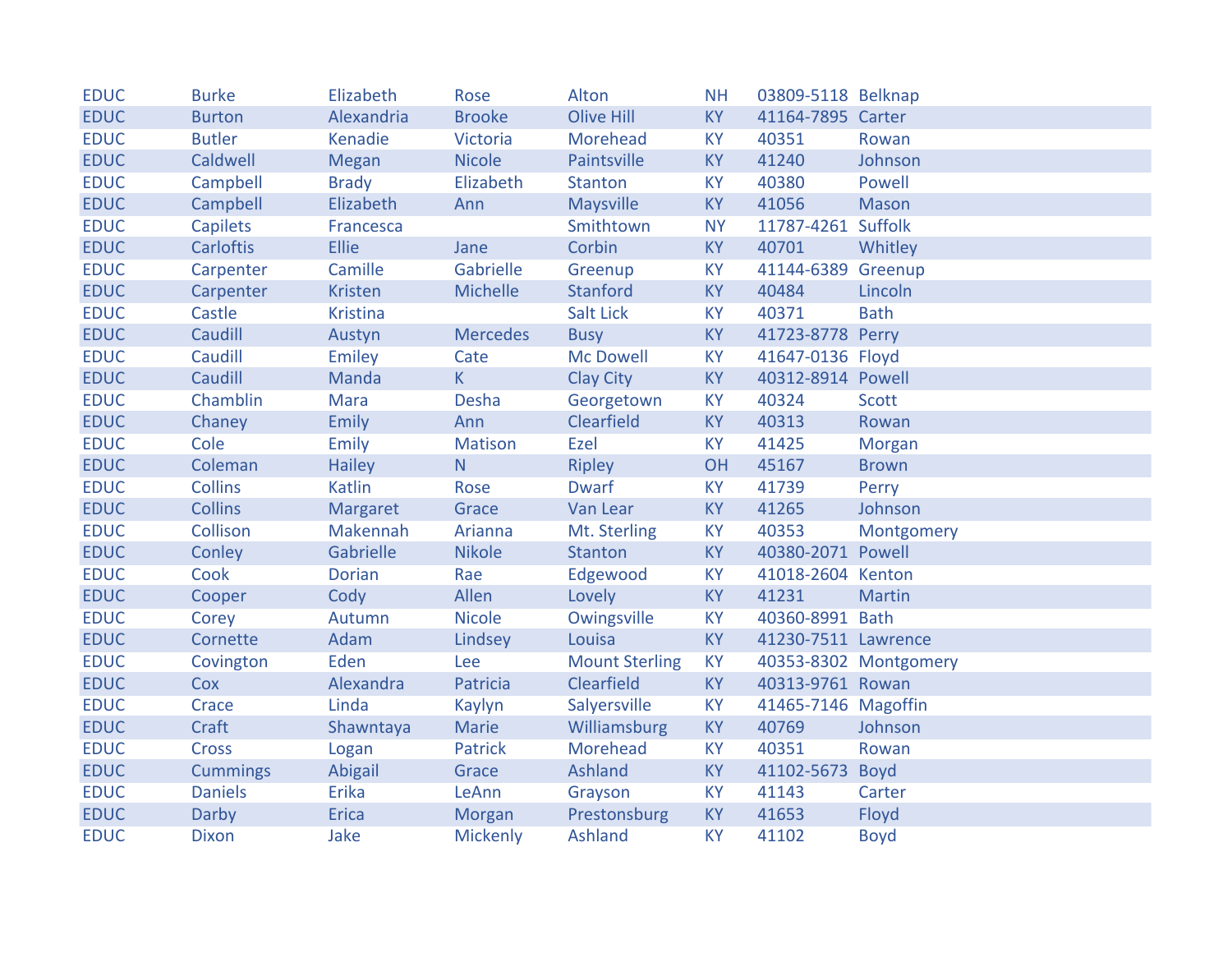| <b>EDUC</b> | Dotson            | Clarissa       | Sue            | Jeremiah            | <b>KY</b> | 41826                | Letcher        |
|-------------|-------------------|----------------|----------------|---------------------|-----------|----------------------|----------------|
| <b>EDUC</b> | Eastep            | <b>Kaisen</b>  | <b>Bree</b>    | Salyersville        | <b>KY</b> | 41465-8677 Magoffin  |                |
| <b>EDUC</b> | <b>Easterling</b> | Abby           | Lauryn         | Winchester          | KY        | 40391-8743 Clark     |                |
| <b>EDUC</b> | <b>Emnett</b>     | Grace          |                | Lucasville          | OH        | 45648-9012 Scioto    |                |
| <b>EDUC</b> | Evans             | <b>Dexter</b>  | <b>Blake</b>   | <b>West Liberty</b> | <b>KY</b> | 41472-0145 Morgan    |                |
| <b>EDUC</b> | <b>Evans</b>      | Kendra         | Leigh          | Craynor             | <b>KY</b> | 41635                | Floyd          |
| <b>EDUC</b> | Feltner           | Kristen        | LeAnn          | <b>Bonnyman</b>     | KY        | 41719-0266 Perry     |                |
| <b>EDUC</b> | Ferguson          | <b>Alexis</b>  | <b>Brooke</b>  | Morehead            | <b>KY</b> | 40351                | Rowan          |
| <b>EDUC</b> | <b>Fields</b>     | Lauren         | Elizabeth      | <b>Coal Grove</b>   | OH        | 45638                | Lawrence       |
| <b>EDUC</b> | <b>Finnell</b>    | Madyson        | Laci           | Independence        | <b>KY</b> | 41051-8615 Kenton    |                |
| <b>EDUC</b> | Fish              | <b>Natalie</b> | <b>Reeves</b>  | Waverly             | OH        | 45690                | Pike           |
| <b>EDUC</b> | Florence          | Mackenzie      | Paige          | Lexington           | <b>KY</b> | 40515                | Fayette        |
| <b>EDUC</b> | Fraley            | <b>Mary</b>    | Kaitlin        | <b>Sandy Hook</b>   | <b>KY</b> | 41171                | <b>Elliott</b> |
| <b>EDUC</b> | Franklin          | Sarah          | Elizabeth      | <b>Taylorsville</b> | <b>KY</b> | 40071-7991 Spencer   |                |
| <b>EDUC</b> | Frederick         | Rachael        | <b>Frances</b> | Nicholasville       | <b>KY</b> | 40356-1664 Jessamine |                |
| <b>EDUC</b> | Fryman            | <b>Brianna</b> | Michelle       | Denniston           | <b>KY</b> | 40316-9080 Menifee   |                |
| <b>EDUC</b> | Fugate            | <b>Alexis</b>  | Raegan         | Morehead            | <b>KY</b> | 40351                | Rowan          |
| <b>EDUC</b> | Gabrie            | Micayla        | <b>Terese</b>  | <b>Taylorsville</b> | <b>KY</b> | 40071-8239 Spencer   |                |
| <b>EDUC</b> | Gallaher          | Leslie         | <b>Nicole</b>  | Ashland             | <b>KY</b> | 41102                | <b>Boyd</b>    |
| <b>EDUC</b> | Gamble            | Darren         | <b>Blake</b>   | <b>Oil Springs</b>  | <b>KY</b> | 41238-9115 Johnson   |                |
| <b>EDUC</b> | Gardner           | Gavin          | Robert         | <b>Maysville</b>    | <b>KY</b> | 41056-8607 Mason     |                |
| <b>EDUC</b> | Gartin            | Linda          | Sue            | Louisa              | <b>KY</b> | 41230-6601 Lawrence  |                |
| <b>EDUC</b> | Gibson            | Maekayla       | Faith          | Winchester          | <b>KY</b> | 40391-2953 Clark     |                |
| <b>EDUC</b> | Gilbert           | Larissa        | Renee          | <b>Olive Hill</b>   | <b>KY</b> | 41164                | Carter         |
| <b>EDUC</b> | Gilbert           | Lexan          | Loren          | Salt Lick           | <b>KY</b> | 40371                | <b>Bath</b>    |
| <b>EDUC</b> | Gillum            | <b>Kendra</b>  | Renee          | <b>Flatwoods</b>    | <b>KY</b> | 41139-1115 Greenup   |                |
| <b>EDUC</b> | Gocke             | Lindsey        | Michelle       | Louisville          | <b>KY</b> | 40242-3809 Jefferson |                |
| <b>EDUC</b> | Gollihue          | <b>Brianna</b> | Shay           | <b>Sandy Hook</b>   | <b>KY</b> | 41171                | <b>Elliott</b> |
| <b>EDUC</b> | Goodman           | Jordan         | <b>Delaney</b> | Grayson             | <b>KY</b> | 41143                | Carter         |
| <b>EDUC</b> | Goodpaster        | Cera           | Elizabeth      | Winchester          | <b>KY</b> | 40391                | <b>Clark</b>   |
| <b>EDUC</b> | Gordon            | Mackenzie      | D              | Richmond            | <b>KY</b> | 40475-9198 Madison   |                |
| <b>EDUC</b> | <b>Gowins</b>     | <b>Haley</b>   | <b>Nicole</b>  | <b>Stanford</b>     | <b>KY</b> | 40484-8429 Lincoln   |                |
| <b>EDUC</b> | Green             | Savannah       | E.             | Winchester          | <b>KY</b> | 40391-9684 Clark     |                |
| <b>EDUC</b> | Griffith          | Madison        |                | Ironton             | OH        | 45638-2657 Lawrence  |                |
| <b>EDUC</b> | Grossman          | <b>Kelsey</b>  | <b>Barbra</b>  | <b>Union</b>        | <b>KY</b> | 41019                | Kenton         |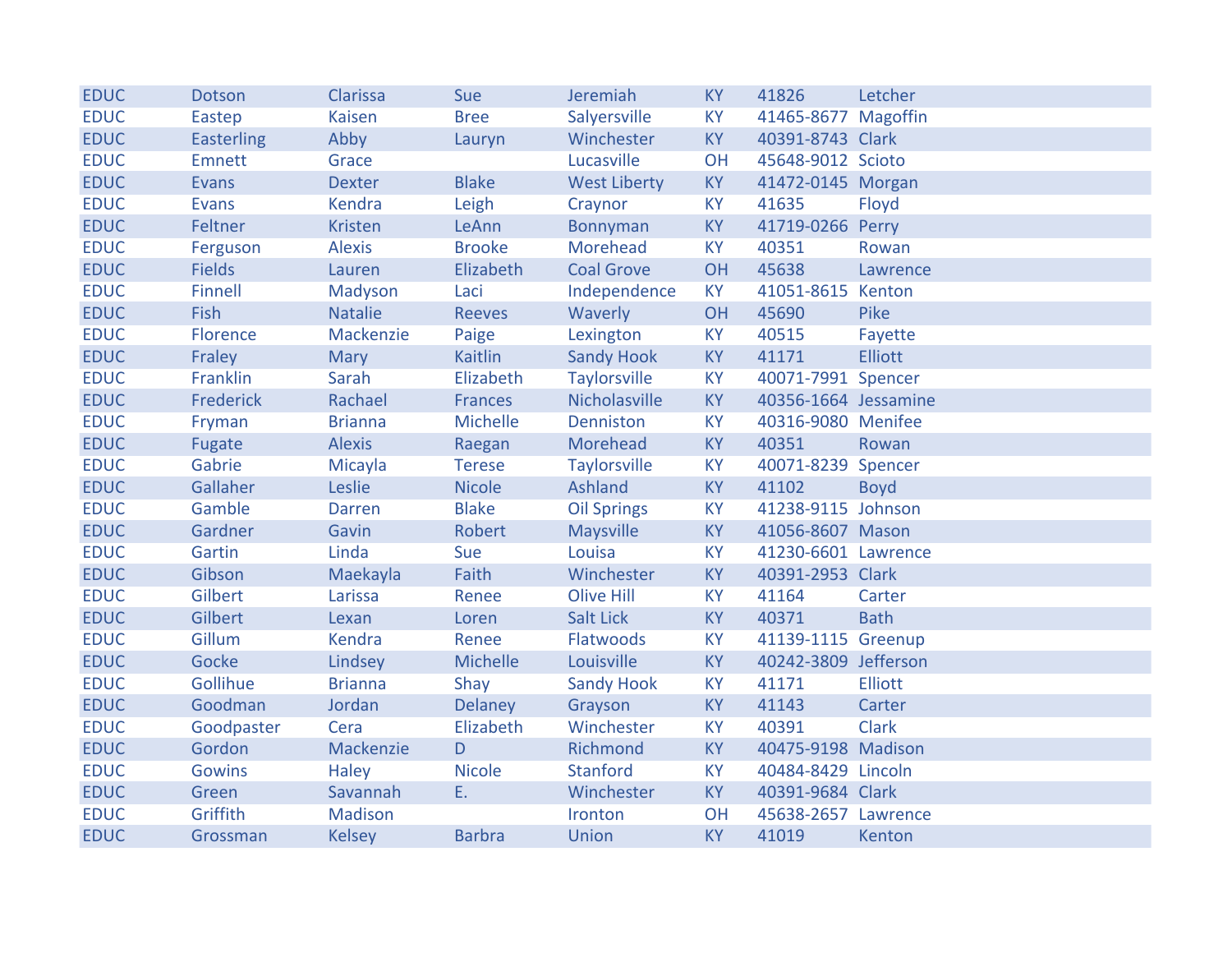| <b>EDUC</b> | Grubb           | Harleigh       | Madison        | Corbin                | <b>KY</b> | 40701-2922 Whitley   |                       |
|-------------|-----------------|----------------|----------------|-----------------------|-----------|----------------------|-----------------------|
| <b>EDUC</b> | Hackworth       | Sydney         | <b>Noelle</b>  | Prestonsburg          | <b>KY</b> | 41653                | Floyd                 |
| <b>EDUC</b> | Hall            | Cassady        | Grace          | Pikeville             | <b>KY</b> | 41501                | Pike                  |
| <b>EDUC</b> | Hall            | Jodi           | Auburn         | Raven                 | <b>KY</b> | 41861                | Knott                 |
| <b>EDUC</b> | Hall            | Summer         | <b>Nichole</b> | Prestonsburg          | <b>KY</b> | 41653-8755 Floyd     |                       |
| <b>EDUC</b> | Hall            | <b>Terra</b>   | Dawn           | Morehead              | <b>KY</b> | 40351                | Rowan                 |
| <b>EDUC</b> | <b>Halsey</b>   | <b>Alexis</b>  | <b>Brooke</b>  | Jackson               | <b>KY</b> | 41339-9694 Breathitt |                       |
| <b>EDUC</b> | Hammond         | Jacob          | <b>Scott</b>   | Monticello            | <b>KY</b> | 42633-3827 Wayne     |                       |
| <b>EDUC</b> | <b>Hammonds</b> | Anthony        | Wayne          | Paintsville           | <b>KY</b> | 41240-1110 Johnson   |                       |
| <b>EDUC</b> | Hampton         | <b>Krista</b>  | Leigh          | Virgie                | <b>KY</b> | 41572                | Pike                  |
| <b>EDUC</b> | Handley         | Cassie         | Marie          | Arlington             | <b>KY</b> | 42021                | Carlisle              |
| <b>EDUC</b> | Haney           | Madison        | <b>Nicole</b>  | Inez                  | <b>KY</b> | 41224-8713 Martin    |                       |
| <b>EDUC</b> | <b>Hannick</b>  | Hailee         | <b>Morgan</b>  | Warren                | MI        | 48093-6526 Macomb    |                       |
| <b>EDUC</b> | Harmon          | Hannah         | <b>Suzanne</b> | Owingsville           | <b>KY</b> | 40360                | <b>Bath</b>           |
| <b>EDUC</b> | Hayden          | <b>Taylar</b>  | Marie          | Loveland              | OH        | 45140-2030 Clermont  |                       |
| <b>EDUC</b> | Hesler          | Alana          | Rae            | Winchester            | OH        | 45697-9408 Adams     |                       |
| <b>EDUC</b> | <b>Higgins</b>  | Madalyn        | <b>Brooke</b>  | <b>Maysville</b>      | <b>KY</b> | 41056-8842 Mason     |                       |
| <b>EDUC</b> | Highfield       | Amanda         | Lachelle       | Flemingsburg          | <b>KY</b> | 41041                | <b>Fleming</b>        |
| <b>EDUC</b> | <b>Highley</b>  | Emily          | Elizabeth      | Owingsivlle           | <b>KY</b> | 40360                | <b>Bath</b>           |
| <b>EDUC</b> | Hodge           | Julia          | Ann            | Louisville            | <b>KY</b> | 40299-5083 Jefferson |                       |
| <b>EDUC</b> | Hollon          | Chase          | Lawrence       | <b>Mount Sterling</b> | <b>KY</b> |                      | 40353-0362 Montgomery |
| <b>EDUC</b> | <b>Holmes</b>   | Lindsay        | Katherine      | <b>Sandy Hook</b>     | <b>KY</b> | 41171-7733 Elliott   |                       |
| <b>EDUC</b> | <b>Hopkins</b>  | Kaitlynn       | Leanna         | <b>West Liberty</b>   | <b>KY</b> | 41472-2098 Morgan    |                       |
| <b>EDUC</b> | Hopper          | <b>TyLea</b>   | <b>X.</b>      | Ashland               | <b>KY</b> | 41101                | <b>Boyd</b>           |
| <b>EDUC</b> | Horn            | Rachel         | Elizabeth      | Pikeville             | <b>KY</b> | 41501-0000 Pike      |                       |
| <b>EDUC</b> | Hotopp          | Emma           | M              | Guilford              | IN.       | 47022-9001 Dearborn  |                       |
| <b>EDUC</b> | Howard          | Jennifer       | L.             | Dana                  | KY        | 41615                | Floyd                 |
| <b>EDUC</b> | Howie           | <b>Taelor</b>  | Alisabeth      | Richmond              | <b>KY</b> | 40475-3220 Madison   |                       |
| <b>EDUC</b> | Huffman         | <b>Bradley</b> | $\mathsf{P}$   | <b>Ashland</b>        | <b>KY</b> | 41102-7669 Boyd      |                       |
| <b>EDUC</b> | Irabaruta       | Aquilla        |                | Louisville            | <b>KY</b> | 40214-5442 Jefferson |                       |
| <b>EDUC</b> | Jacobs          | Alex           |                | Huntsville            | OH        | 43324-9593 Logan     |                       |
| <b>EDUC</b> | <b>Jenkins</b>  | Lorna          | Jane           | Salyersville          | KY        | 41465-7286 Magoffin  |                       |
| <b>EDUC</b> | Jewell          | JanaLea        | Michael        | <b>Salt Lick</b>      | <b>KY</b> | 40371-8722 Bath      |                       |
| <b>EDUC</b> | Jobe            | Ryleigh        | $\mathsf{C}$   | Grayson               | <b>KY</b> | 41143                | Carter                |
| <b>EDUC</b> | Johnson         | <b>Dustin</b>  | <b>Squire</b>  | <b>Buckhorn</b>       | <b>KY</b> | 41721                | Perry                 |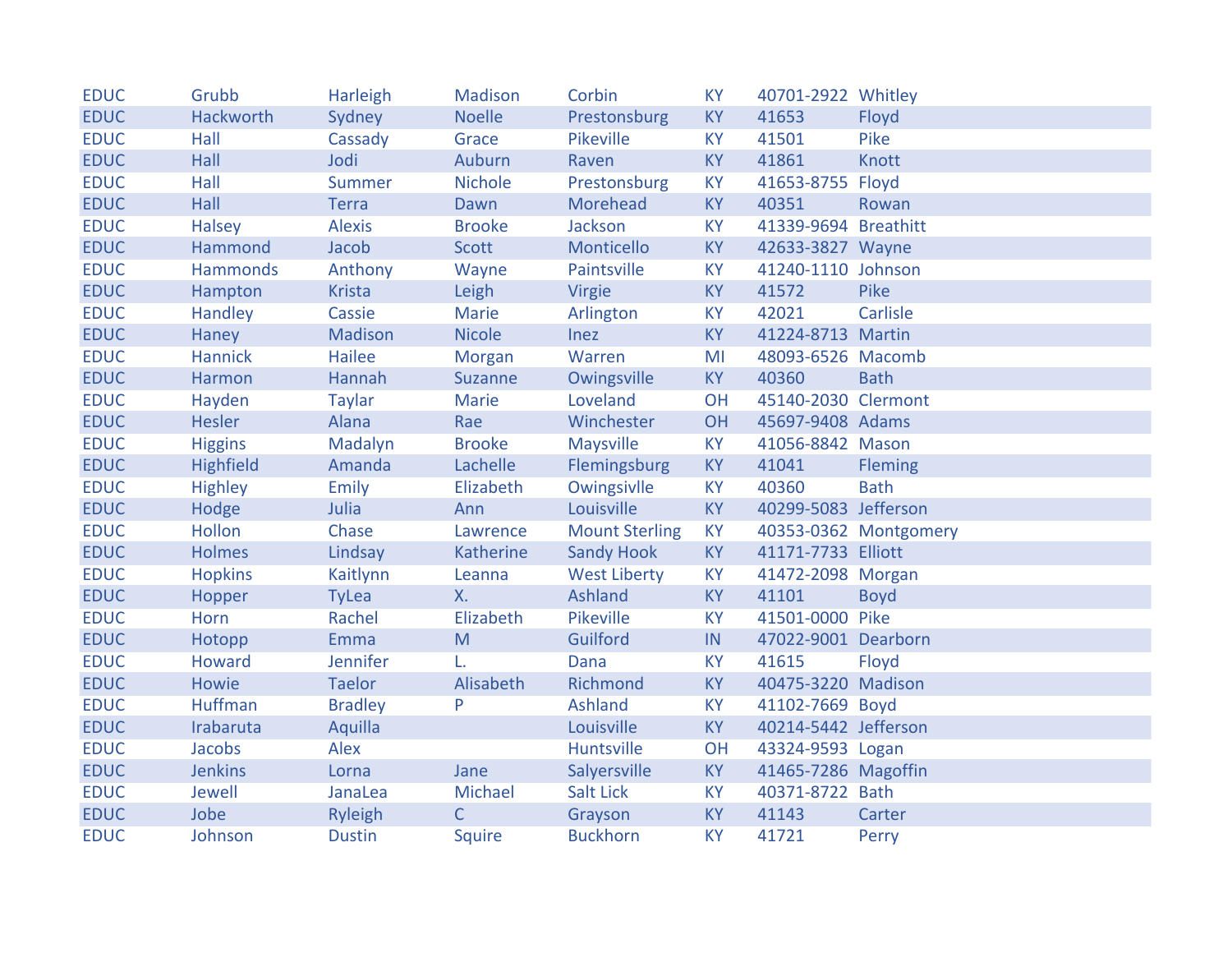| <b>EDUC</b> | Johnson          | Hayden         | <b>Michele</b>  | <b>South Point</b>    | <b>OH</b> | 45680-7757 Lawrence  |                       |
|-------------|------------------|----------------|-----------------|-----------------------|-----------|----------------------|-----------------------|
| <b>EDUC</b> | Johnson          | Joanna         | Grace           | Salyersville          | <b>KY</b> | 41465                | <b>Magoffin</b>       |
| <b>EDUC</b> | Johnson          | <b>Kaylee</b>  | Grace-Ann       | Ashland               | <b>KY</b> | 41102-9436 Boyd      |                       |
| <b>EDUC</b> | Jouett           | Adia           | Gabrielle       | <b>Mount Sterling</b> | <b>KY</b> |                      | 40353-1411 Montgomery |
| <b>EDUC</b> | Kilgore          | Stephanie      |                 | <b>Betsy Layne</b>    | <b>KY</b> | 41605-7020 Floyd     |                       |
| <b>EDUC</b> | <b>Kiser</b>     | Evelyn         | Lea             | <b>Paris</b>          | <b>KY</b> | 40361                | <b>Bourbon</b>        |
| <b>EDUC</b> | <b>Koenig</b>    | Savannah       | Marie           | Nicholasville         | <b>KY</b> | 40356                | Jessamine             |
| <b>EDUC</b> | <b>Kretzer</b>   | Cora           | A               | <b>Mount Sterling</b> | <b>KY</b> |                      | 40353-9621 Montgomery |
| <b>EDUC</b> | Kuhnell          | Abby           | Marie           | Walton                | <b>KY</b> | 41094-1146 Boone     |                       |
| <b>EDUC</b> | Lamb             | Hunter         |                 | Lexington             | <b>KY</b> | 40509                | Fayette               |
| <b>EDUC</b> | Lambert          | <b>Mason</b>   | M               | Catlettsburg          | <b>KY</b> | 41129                | <b>Boyd</b>           |
| <b>EDUC</b> | Lanning          | Katelyn        | Elizabeth       | Salyersville          | <b>KY</b> | 41465-1875 Magoffin  |                       |
| <b>EDUC</b> | Layne            | Hannah         | Elizabeth       | Raccoon               | <b>KY</b> | 41557-0000 Pike      |                       |
| <b>EDUC</b> | Layne            | <b>Teagan</b>  | K               | Hillsboro             | <b>KY</b> | 41049-8826 Fleming   |                       |
| <b>EDUC</b> | Ledford          | Laura          | Elizabeth       | Mt. Sterling          | <b>KY</b> | 40353                | Montgomery            |
| <b>EDUC</b> | Little           | Ashlea         | D.              | <b>Drift</b>          | <b>KY</b> | 41619-9088 Floyd     |                       |
| <b>EDUC</b> | Little           | <b>Megan</b>   | Camille         | <b>Olive Hill</b>     | <b>KY</b> | 41164                | Carter                |
| <b>EDUC</b> | Looney           | Kathryn        | Anne            | <b>Russell</b>        | <b>KY</b> | 41169                | Greenup               |
| <b>EDUC</b> | Love             | <b>Brandon</b> | Jacob           | <b>Maysville</b>      | <b>KY</b> | 41056-9200 Mason     |                       |
| <b>EDUC</b> | Lowry            | Alexandria     | Dawn            | Nicholasville         | <b>KY</b> | 40356                | Jessamine             |
| <b>EDUC</b> | <b>Lumpkins</b>  | Ashlynn        | Hope            | Beattyville           | <b>KY</b> | 41311                | Lee                   |
| <b>EDUC</b> | <b>Marcum</b>    | Allyson        | <b>Brooke</b>   | Louisa                | <b>KY</b> | 41230-9279 Lawrence  |                       |
| <b>EDUC</b> | <b>Markley</b>   | Kenna          | Grace           | Louisville            | <b>KY</b> | 40241-2753 Jefferson |                       |
| <b>EDUC</b> | <b>Mason</b>     | <b>Dakota</b>  | N               | <b>Morehead</b>       | <b>KY</b> | 40351-9131 Rowan     |                       |
| <b>EDUC</b> | <b>Massey</b>    | <b>Keeley</b>  | E               | <b>Mount Olivet</b>   | <b>KY</b> | 41064-0356 Robertson |                       |
| <b>EDUC</b> | May              | Heather        | <b>Nicole</b>   | Argillite             | <b>KY</b> | 41121-8717 Greenup   |                       |
| <b>EDUC</b> | Mayabb           | <b>Tayler</b>  | Carin           | Campton               | <b>KY</b> | 41301                | Wolfe                 |
| <b>EDUC</b> | Maynard          | <b>Alexis</b>  | <b>Brooke</b>   | Flatwoods             | <b>KY</b> | 41139-0000 Greenup   |                       |
| <b>EDUC</b> | Maynard          | Kenna          | Rayanne         | Morehead              | <b>KY</b> | 40351                | Rowan                 |
| <b>EDUC</b> | <b>McAfee</b>    | <b>Kinsey</b>  | Elizabeth       | Westfield             | IN        | 46074-9754 Hamilton  |                       |
| <b>EDUC</b> | <b>McFarland</b> | Aubrey         | <b>Nicole</b>   | <b>Peebles</b>        | OH        | 45660                | Adams                 |
| <b>EDUC</b> | <b>McFarland</b> | <b>Haley</b>   | <b>Nicole</b>   | Owingsville           | <b>KY</b> | 40360                | <b>Bath</b>           |
| <b>EDUC</b> | <b>McFarland</b> | Hannah         | Carolyn         | Salyersville          | <b>KY</b> | 41465                | <b>Magoffin</b>       |
| <b>EDUC</b> | <b>McKay</b>     | Victoria       | Ann             | <b>Maysville</b>      | KY        | 41056-9005 Mason     |                       |
| <b>EDUC</b> | <b>McKinney</b>  | Ashley         | <b>Michelle</b> | Somerset              | <b>KY</b> | 42501                | Pulaski               |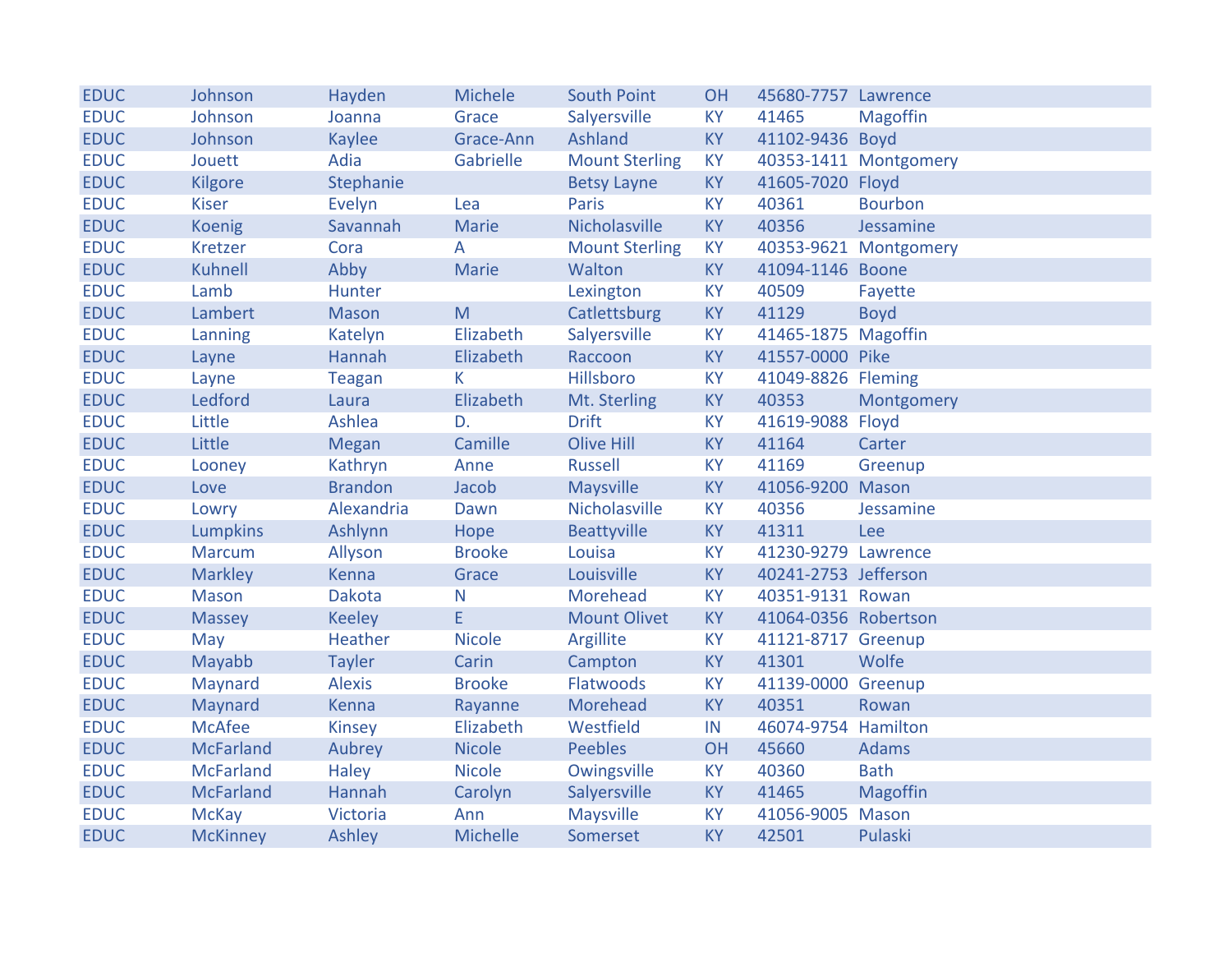| <b>EDUC</b> | Meade          | <b>Brianna</b>  | Michelle       | Greenup               | <b>KY</b> | 41144               | Greenup               |
|-------------|----------------|-----------------|----------------|-----------------------|-----------|---------------------|-----------------------|
| <b>EDUC</b> | <b>Meadows</b> | Madyson         | <b>Nicoe</b>   | Morehead              | <b>KY</b> | 40351-7756 Rowan    |                       |
| <b>EDUC</b> | <b>Messer</b>  | Haley           | <b>Brynne</b>  | Grayson               | <b>KY</b> | 41143               | Carter                |
| <b>EDUC</b> | <b>Metz</b>    | Jewelia         | Marie          | Harrodsburg           | <b>KY</b> | 40330               | <b>Mercer</b>         |
| <b>EDUC</b> | <b>Miller</b>  | Annalee         | June           | Flatwoods             | <b>KY</b> | 41139               | Greenup               |
| <b>EDUC</b> | <b>Miller</b>  | <b>Trinity</b>  | $\overline{A}$ | Fairfield Townshij OH |           | 45011-7145 Butler   |                       |
| <b>EDUC</b> | Mollette       | Jamison         | Randall        | <b>Flat Gap</b>       | <b>KY</b> | 41219-0000 Johnson  |                       |
| <b>EDUC</b> | Monroe         | <b>Tristan</b>  | $\mathsf{C}$   | Vanceburg             | <b>KY</b> | 41179-0000 Lewis    |                       |
| <b>EDUC</b> | Moore          | Katie           | Miranda        | <b>Mount Sterling</b> | <b>KY</b> |                     | 40353-7814 Montgomery |
| <b>EDUC</b> | Morrison       | Zoie            | Reagan         | Harold                | <b>KY</b> | 41635               | Floyd                 |
| <b>EDUC</b> | <b>Napier</b>  | Macie           | Marie          | <b>Evarts</b>         | <b>KY</b> | 40828               | Harlan                |
| <b>EDUC</b> | <b>Napier</b>  | MacKenzie       | Hope           | Frankfort             | <b>KY</b> | 40601-3937 Franklin |                       |
| <b>EDUC</b> | <b>Neace</b>   | Autumn          | Paige          | <b>Bonnyman</b>       | <b>KY</b> | 41719-0611 Perry    |                       |
| <b>EDUC</b> | <b>Neace</b>   | Hannah          | <b>Nicole</b>  | <b>West Liberty</b>   | <b>KY</b> | 41472               | Morgan                |
| <b>EDUC</b> | Oldfield       | <b>Myra</b>     | Cailyn         | Owingsville           | <b>KY</b> | 40360               | <b>Bath</b>           |
| <b>EDUC</b> | Orme           | Jacqueline      | Marie          | Mt. Sterling          | <b>KY</b> | 40353               | Montgomery            |
| <b>EDUC</b> | Ousley         | Gary            | Austin         | Flatgap               | <b>KY</b> | 41219-9530 Johnson  |                       |
| <b>EDUC</b> | Overstreet     | <b>Tyronica</b> | Danyel         | <b>Mount Sterling</b> | <b>KY</b> | 40353               | Montgomery            |
| <b>EDUC</b> | Partin         | Jacob           | Ryan           | Woodbine              | <b>KY</b> | 40771               | <b>Knox</b>           |
| <b>EDUC</b> | Patrick        | Madison         | D.             | Olive Hill            | <b>KY</b> | 41164-8231 Carter   |                       |
| <b>EDUC</b> | Patton         | <b>Haley</b>    | Renee          | Salyersville          | <b>KY</b> | 41465-7467 Magoffin |                       |
| <b>EDUC</b> | Pendleton      | Grace           | Ann            | Monticello            | <b>KY</b> | 42633-7434 Wayne    |                       |
| <b>EDUC</b> | Pennington     | Audrey          | Delray         | <b>Sandy Hook</b>     | <b>KY</b> | 41171-8764 Elliott  |                       |
| <b>EDUC</b> | Pierce         | Janie           | L              | Alexandria            | <b>KY</b> | 41001-9165 Campbell |                       |
| <b>EDUC</b> | Pierce         | Micailyn        | Rochelle       | Paintsville           | <b>KY</b> | 41240-1460 Johnson  |                       |
| <b>EDUC</b> | Plaxico        | Benjamin        | <b>Bradley</b> | <b>Sitka</b>          | <b>KY</b> | 41255-9019 Johnson  |                       |
| <b>EDUC</b> | Prater         | Victoria        |                | <b>Mc Arthur</b>      | OH        | 45651-8904 Vinton   |                       |
| <b>EDUC</b> | Preece         | Julia           | Grace          | Tomahawk              | <b>KY</b> | 41262               | <b>Martin</b>         |
| <b>EDUC</b> | Pribble        | Cassidy         | June           | Manchester            | OH        | 45144-1330 Adams    |                       |
| <b>EDUC</b> | <b>Puckett</b> | Shaleya         | Mae            | Morehead              | <b>KY</b> | 40351-8966 Rowan    |                       |
| <b>EDUC</b> | Purdy          | Jessica         | Lynn           | Morehead              | <b>KY</b> | 40351               | Rowan                 |
| <b>EDUC</b> | Ratliff        | Kolby           | $\mathsf{C}$   | <b>Pikeville</b>      | <b>KY</b> | 41501-8705 Pike     |                       |
| <b>EDUC</b> | <b>Rawlins</b> | Cory            | Edward         | Ironton               | OH        | 45638               | Lawrence              |
| <b>EDUC</b> | Ray            | Mitchell        | Jordan         | Paintsville           | KY        | 41240               | Johnson               |
| <b>EDUC</b> | Rayburn        | Jasmine         | Gabrielle      | <b>Olive Hill</b>     | <b>KY</b> | 41164-8220 Carter   |                       |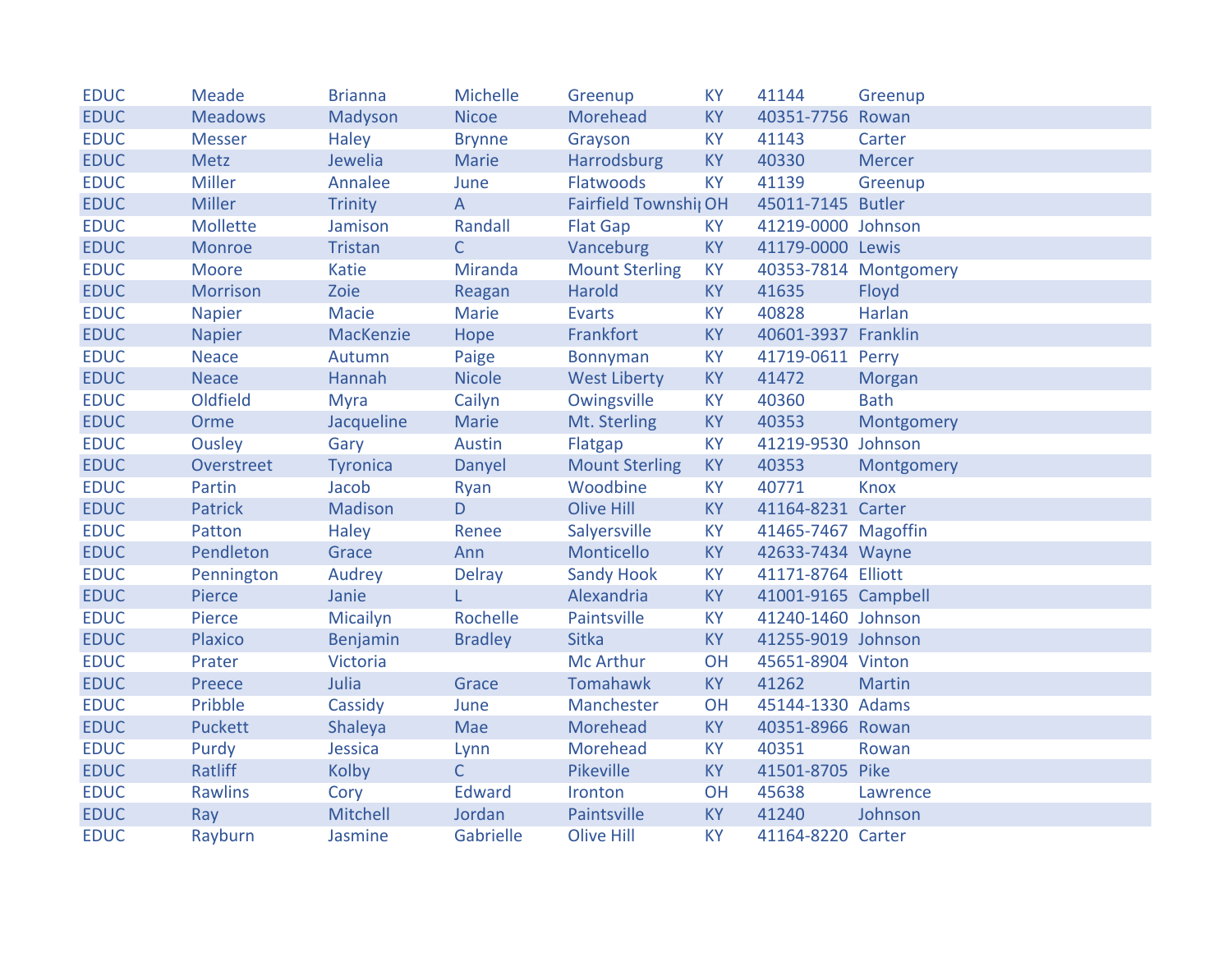| <b>EDUC</b> | Richardson      | <b>Kiley</b>   | <b>Marie</b>    | <b>Fairfield</b>  | <b>OH</b> | 45014-2422 Butler  |                |
|-------------|-----------------|----------------|-----------------|-------------------|-----------|--------------------|----------------|
| <b>EDUC</b> | <b>Rippy</b>    | Miranda        |                 | Bardstown         | <b>KY</b> | 40004              | <b>Bullitt</b> |
| <b>EDUC</b> | <b>Roberts</b>  | Terri          | Elizabeth       | Paintsville       | <b>KY</b> | 41240              | Johnson        |
| <b>EDUC</b> | Robinson        | <b>Derrick</b> | T.              | Stanton           | <b>KY</b> | 40380-2131 Powell  |                |
| <b>EDUC</b> | Robinson        | Gwyneth        | Camille         | <b>Union</b>      | KY        | 41091-9484 Boone   |                |
| <b>EDUC</b> | Robinson        | Sara           | <b>Beth</b>     | Morehead          | <b>KY</b> | 40351-0000 Rowan   |                |
| <b>EDUC</b> | Rohmann         | Megan          | E               | Louisville        | <b>KY</b> | 40214              | Jefferson      |
| <b>EDUC</b> | <b>Ross</b>     | Samantha       | L               | <b>Mayslick</b>   | <b>KY</b> | 41055-8703 Mason   |                |
| <b>EDUC</b> | <b>Rudd</b>     | Rhonda         | Gayle           | Wellington        | <b>KY</b> | 40387-8723 Menifee |                |
| <b>EDUC</b> | Runyan          | Shannon        | Louise          | Winchester        | OH        | 45697              | Adams          |
| <b>EDUC</b> | Ryan            | Alana          | <b>Danielle</b> | Ashland           | <b>KY</b> | 41102              | <b>Boyd</b>    |
| <b>EDUC</b> | Ryan            | Hannah         | Marie           | Morehead          | <b>KY</b> | 40351              | Rowan          |
| <b>EDUC</b> | Schindler       | <b>Brianna</b> | $\mathsf{C}$    | <b>Pikeville</b>  | <b>KY</b> | 41501              | Pike           |
| <b>EDUC</b> | Seither         | Michael        | Philipp         | <b>Paris</b>      | <b>KY</b> | 40361-2701 Bourbon |                |
| <b>EDUC</b> | Shephard        | Abbey          | Jordan          | Lucasville        | <b>OH</b> | 45648-8488 Scioto  |                |
| <b>EDUC</b> | Shockley        | Sarah          | Elizabeth       | Harrodsburg       | <b>KY</b> | 40330              | <b>Mercer</b>  |
| <b>EDUC</b> | <b>Simmons</b>  | <b>Destiny</b> | P.              | <b>Sandy Hook</b> | KY        | 41171-0000 Elliott |                |
| <b>EDUC</b> | Smith           | Jillian        | Marie           | Fostoria          | OH        | 44830              | Seneca         |
| <b>EDUC</b> | Smith           | <b>Mary</b>    | Caitlyn         | <b>Belfry</b>     | KY        | 41514-7858 Pike    |                |
| <b>EDUC</b> | Spiritoso       | Connie         |                 | <b>Union</b>      | <b>KY</b> | 41091              | <b>Boone</b>   |
| <b>EDUC</b> | <b>Stamm</b>    | Jacob          | <b>David</b>    | Lexington         | <b>KY</b> | 40514-1279 Fayette |                |
| <b>EDUC</b> | <b>Stanley</b>  | Emma           | Elaine          | <b>East Point</b> | <b>KY</b> | 41216-8730 Johnson |                |
| <b>EDUC</b> | Stansberry      | Madison        | E               | Covington         | <b>KY</b> | 41016-1437 Kenton  |                |
| <b>EDUC</b> | <b>Stephens</b> | Allison        | Paige           | Rush              | <b>KY</b> | 41168-0000 Boyd    |                |
| <b>EDUC</b> | <b>Stevens</b>  | Katelyn        | B               | Morehead          | <b>KY</b> | 40351-7843 Rowan   |                |
| <b>EDUC</b> | <b>Stewart</b>  | Katelyn        | Marie           | <b>Danville</b>   | <b>KY</b> | 40422-1748 Boyle   |                |
| <b>EDUC</b> | <b>Stewart</b>  | Leslie         | <b>Danielle</b> | <b>Stanton</b>    | <b>KY</b> | 40380              | Powell         |
| <b>EDUC</b> | <b>Stone</b>    | Layken         | Kennedy         | <b>Olive Hill</b> | <b>KY</b> | 41164-0113 Carter  |                |
| <b>EDUC</b> | Sweet           | Patricia       | Angie           | <b>Mayslick</b>   | <b>KY</b> | 41055-9778 Mason   |                |
| <b>EDUC</b> | <b>Tackett</b>  | Abigail        | Grace           | <b>Olive Hill</b> | <b>KY</b> | 41164-7443 Carter  |                |
| <b>EDUC</b> | <b>Tackett</b>  | Grace          | Ann             | <b>Dorton</b>     | <b>KY</b> | 41520              | Pike           |
| <b>EDUC</b> | <b>Tedesco</b>  | Mary           | Elizabeth       | Waynesville       | OH        | 45068-9113 Warren  |                |
| <b>EDUC</b> | <b>Terrell</b>  | Julia          | Ann             | Louisville        | <b>KY</b> | 40299              | Jefferson      |
| <b>EDUC</b> | Thacker         | Autumn         | L.              | Shelbiana         | KY        | 41562              | Pike           |
| <b>EDUC</b> | Thompson        | Alyssa         | <b>Nicole</b>   | Pikeville         | <b>KY</b> | 41501-7006 Pike    |                |